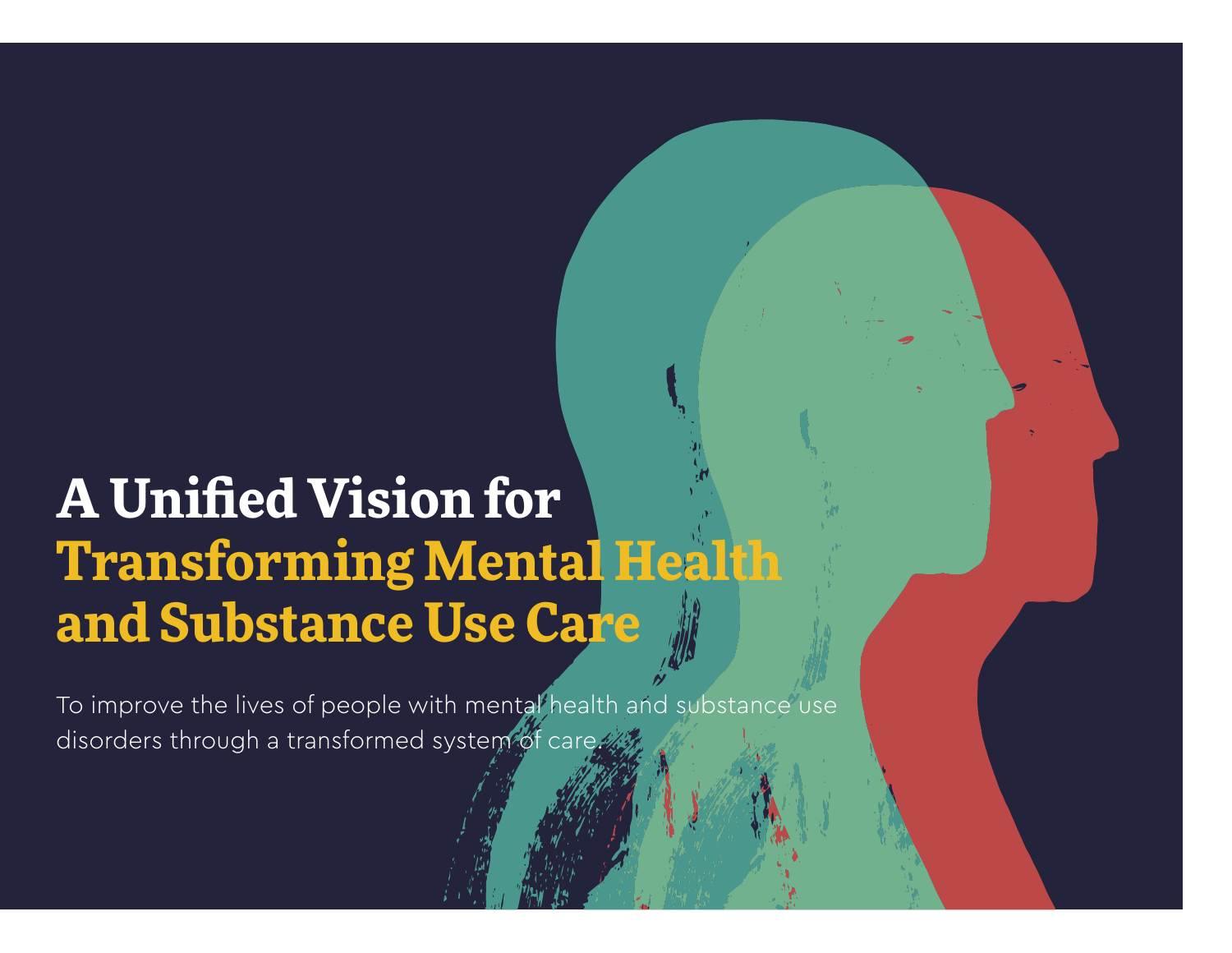# **Now more than ever there is a need for collective action to advance mental health and substance use disorder care in the United States.**

Leaders from the undersigned organizations have worked closely in partnership to collaborate on the development of a shared vision to achieve a common goal – improving lives. This landmark effort culminated on World Mental Health Day 2020 and demonstrates a strong commitment from leaders in the sector to work together to chart a new course for mental health in our country.









 $MEADOWS$ **MENTAL HEALTH** POLICY INSTITUTE















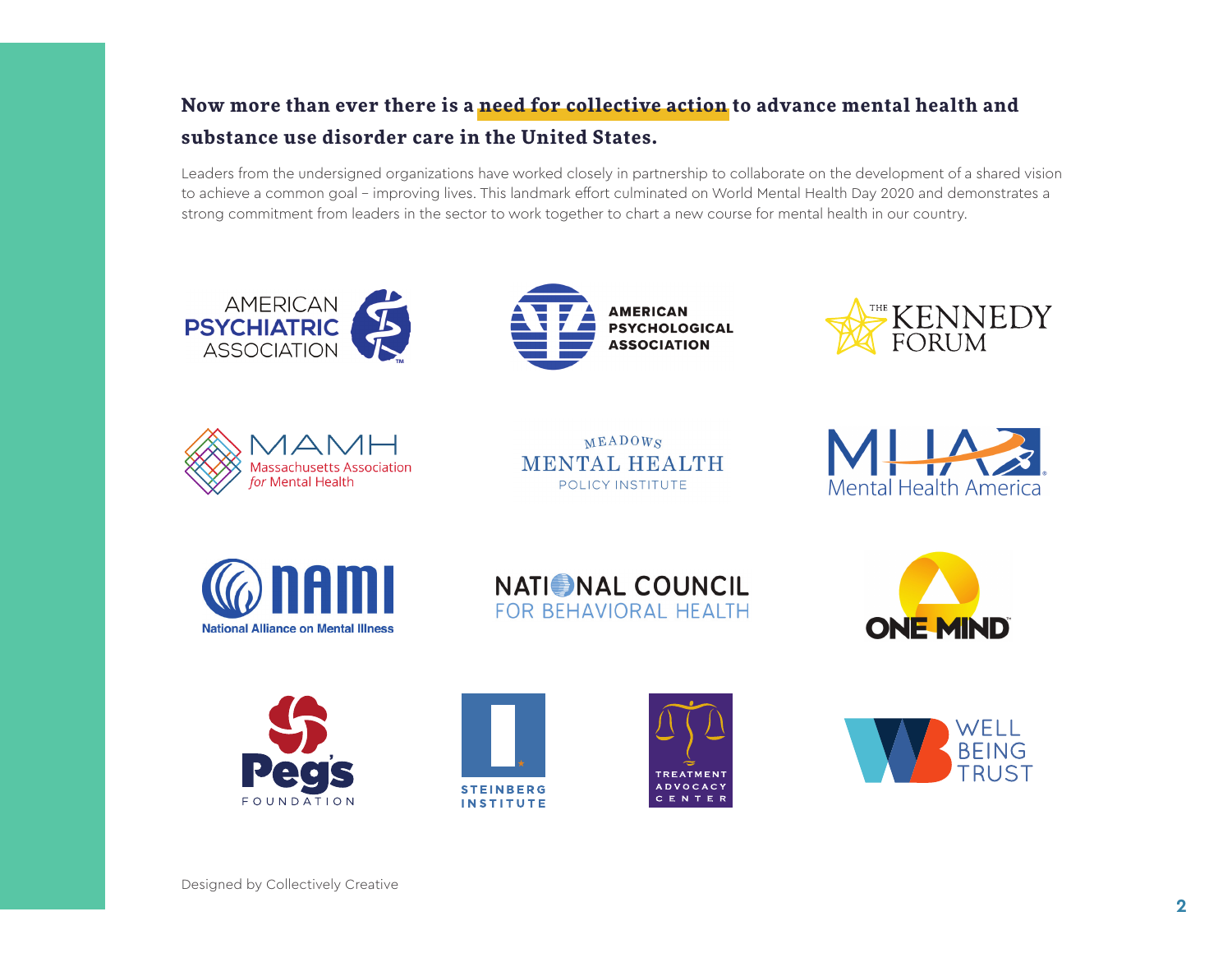As leading organizations in the United States dedicated to improving outcomes for people with mental health and substance use disorders, we aspire to create the vital conditions that promote well-being and a system of care where all people have readily available access to evidence-informed services across a full continuum.

**To improve outcomes and work toward the ideal state where all people thrive, we must fundamentally shift perceptions around mental health, substance use, and well-being; embrace the concept of population health, which includes prevention, promotion, and recovery; address vital conditions such as housing, transportation, and employment; transform the systems that impact whole-person health; integrate care; and dedicate adequate resources to ensure people receive the services and support they need, when and where they need them.** 

We must institute policies, programs, and standards that value the critical importance of mental health. We must intentionally address racism and discrimination that have created inequities in care and unacceptable disparities in outcomes. We must invest in comprehensive system solutions that integrate and work to make health and well-being realities for all.

Though we represent a wide range of constituencies, the primary goal for each of our organizations is to improve lives. Serving as the stewards to advance the conditions that allow everyone to live a meaningful, healthy, and productive life, it is the responsibility of our organizations to establish common goals, and incumbent upon us to work together to bring about the changes necessary to reach those goals.

### **Possible Pathways for Success**

Solutions to achieve the vision will require policy change at a federal, state, and local level. This document is meant to give guidance to policymakers on the intended goals, as well as possible pathways for success. Each named organization supports this vision and the critical elements, though they may differ on specific pathways to advance shared goals.

### **Critical Elements**

#### Early identification and Prevention.

Achieve optimal outcomes through prevention, early identification and intervention, with a targeted focus on children, youth, and families.

#### Emergency and Crisis Response.

Improve crisis response and suicide/ overdose prevention.

Equity. Address social/political constructs and historical systemic injustices, such as racism and discriminatory structures and policies, that disproportionately impact the mental health of people of color. Eliminate inequitable conditions for people with mental health and substance use conditions.

Integration. Improve access to services and quality of care by integrating physical health, mental

Parity. Ensure fair and equivalent coverage for mental health and substance use disorders.

Standards. Hold systems accountable to evidence-based standards of care that improve outcomes and quality of life.

Workforce. Increase the number and diversity of mental health and substance use disorder providers.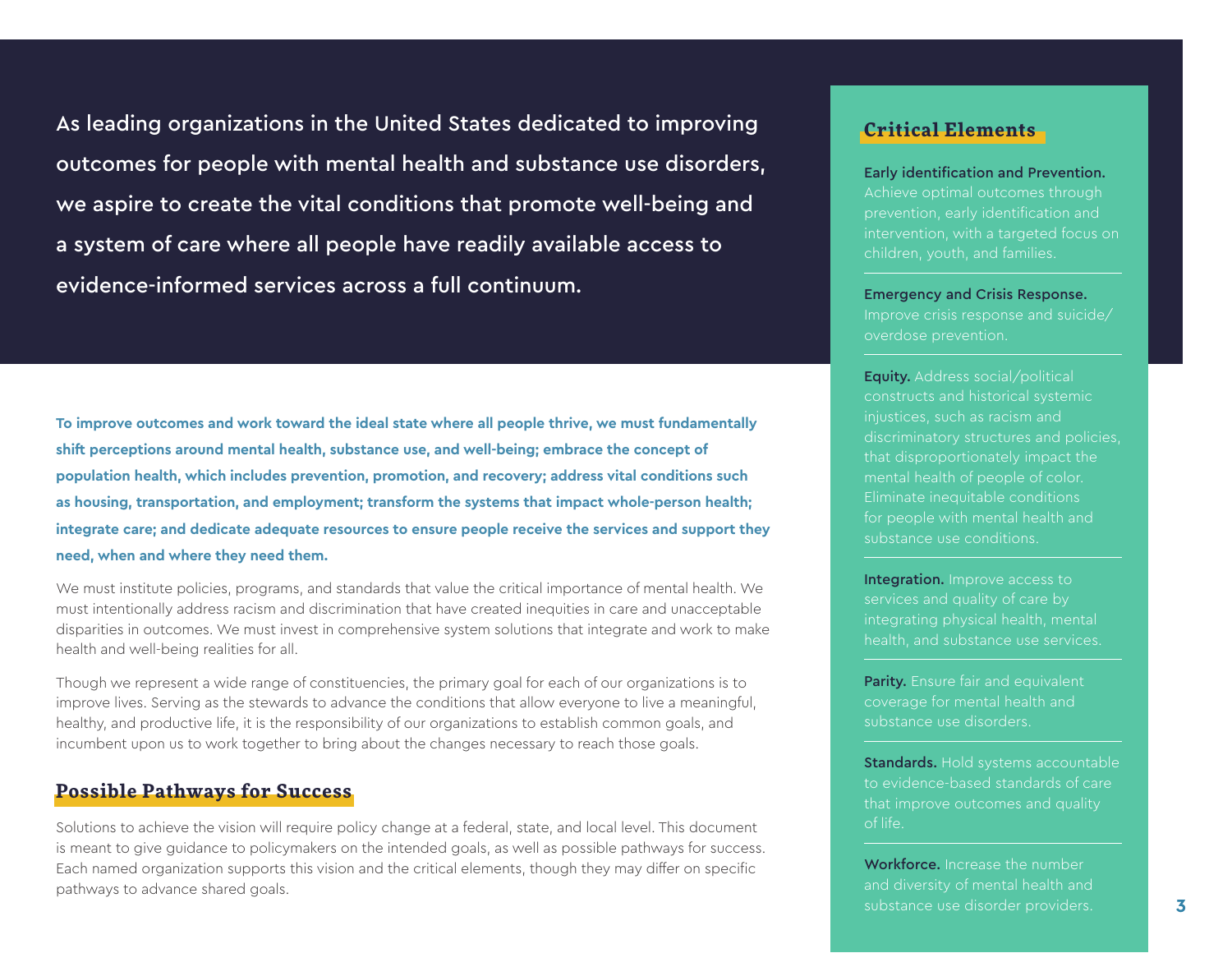# **Early Identification and Prevention**

Achieve optimal outcomes through prevention, early identification and intervention, with a targeted focus on children, youth, and families.

Reducing the severity of mental health and substance use disorders through community prevention, early identification, and intervention is a critical component in changing the trajectory of mental illness and substance use. Because 50% of mental illness begins by age 14 and 75% by the time the brain finishes developing in the mid-20s, early identification and intervention efforts must be focused on children, families, and schools, with special emphasis on the community-based risk factors that negatively impact parents and children. In addition, addressing the underlying vital conditions of a community – social and community transportation, and employment go a long way in setting a positive path for mental health and well-being.

#### **Research**

- **• National health data collection includes robust data on mental health and substance use disorders (MH/SUD)**
- **• Research on chronic health conditions includes research on co-morbid MH/SUD and their pediatric antecedents, including trauma/ adverse childhood experiences (ACEs), social determinants, and health disparities**
- **• Safe, effective treatments are developed for the earliest stages of MH/SUD**
- **• Evidence Based Assessment to improve differential diagnosis, treatment planning and progress monitoring**

# **Goals Possible Pathways for Success\***

- Improve surveillance systems to require mental health symptom and behavior/case reporting
- Integrate mental health research throughout National Institutes of Health (NIH) institutes/ centers to improve the safety and efficacy of treatments and address comorbid conditions, pediatric mental illness, and trauma
- Create consistent processes/standards for ensuring people receive precise diagnoses and personalized interventions
- Expand research in range of health service settings and develop/expand appropriate clinical trial networks to stand up and test interventions more quickly and in more diverse populations

### **Vital Conditions for Prevention and Population Health**

- **• All people experience the vital conditions that promote mental wellness and reduce health inequities and minimize adverse mental health outcomes.**
- **• People with or at risk of mental health and/ or substance use disorders, receive needed supports and services to address social determinants of health, including:**
	- **Affordable, stable, and appropriate housing**
	- **Competitive employment or other income supports**
	- **Completion of educational goals**
	- **Essential transportation**
	- **Food security**
- Require all delivery sites to make assessing social needs a part of any screening process
- Require federal agencies to work with mental health stakeholders to revise instrumental activities of daily living (IADLs) to incorporate psychiatric impairments
- Align federal policies and structures to support effective supported employment and education services
- Require federal agencies to work together to develop effective housing and employment supports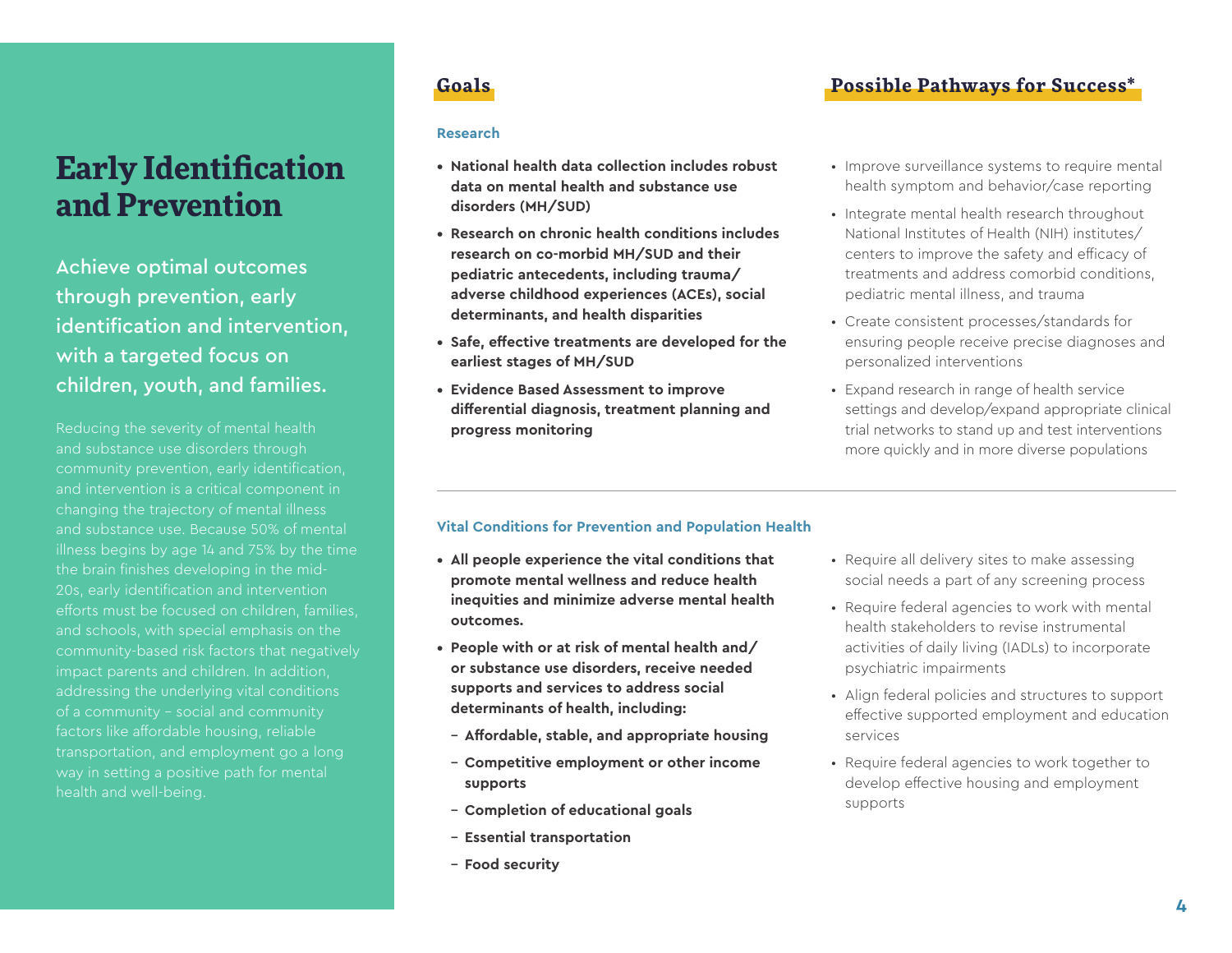#### **Reducing Severity Through Early Detection**

- **• Signs of mental health and substance use challenges are recognized early throughout one's life, and initially approached through a wellness and recovery-focused lens whenever possible**
- **• Children and adults receive help to develop, promote, and maintain wellness and resiliency**
- **• The role of social determinants of health and other drivers of health disparities are explicitly identified and proactively addressed, including racism, poverty, and inequitable access to healthcare**
- **• All settings where children and youth receive services childcare, school, health, social services – are trauma-informed**
- Provide routine MH/SUD screenings through health systems, primary care providers, and schools
- Implement early identification campaigns similar to the Centers for Disease Control's (CDC) "Know the Signs. Act Early" for developmental delays
- Expand nationwide nurse home visiting programs (e.g. Nurse Family Partnership, Family Connects)
- Require social-emotional learning curricula and a Multi-Tiered System of Supports to promote educational achievement through healthy development and recognize signs and symptoms of MH/SUD in peers (e.g. Teen/Youth Mental Health First Aid)

#### **Early Intervention**

- **• Every person at risk of or with early signs of MH/SUD receives evidence-informed care at the earliest possible point of intervention**
- **• Initial diagnoses are detected in health care settings, rather than justice or child welfare settings, but when youth are in justice or child welfare settings that have bypassed health care settings, they are also screened and assessed routinely and detected for MH/SUD**
- \* Solutions to achieve the vision will require policy change at a federal, state, and local level. This document is meant to give guidance to policymakers on the intended goals, as well as possible pathways for success. Each named organization supports this vision and the critical elements, though they may differ on specific pathways to advance shared goals.
- Incentivize intensive evidence-based interventions for youth (e.g. universal access to Coordinated Specialty Care for psychosis, Multisystemic Therapy for justice-involved youth and families) by public and private payers
- Provide long-term mental health services to children and adults exposed to community violence
- Conduct MH/SUD screening in the population in accordance with the recommendations of the US Preventive Services Task Force (USPSTF)
- Include MH/SUD screening, supports, and services into all pandemic/natural disaster response efforts
- Support to schools for implementing a continuum of MH/SUD supports, including primary prevention to access to MH/SUD services in the schools and liaisons with outside specialized services as in the Positive Behavioral Interventions and Supports and Interconnected Systems Frameworks models
- Include full federal funding of the Individuals with Disabilities Education Act (IDEA) mandate to ensure that all children with serious mental health conditions are enrolled in and offered the special education services they need to succeed academically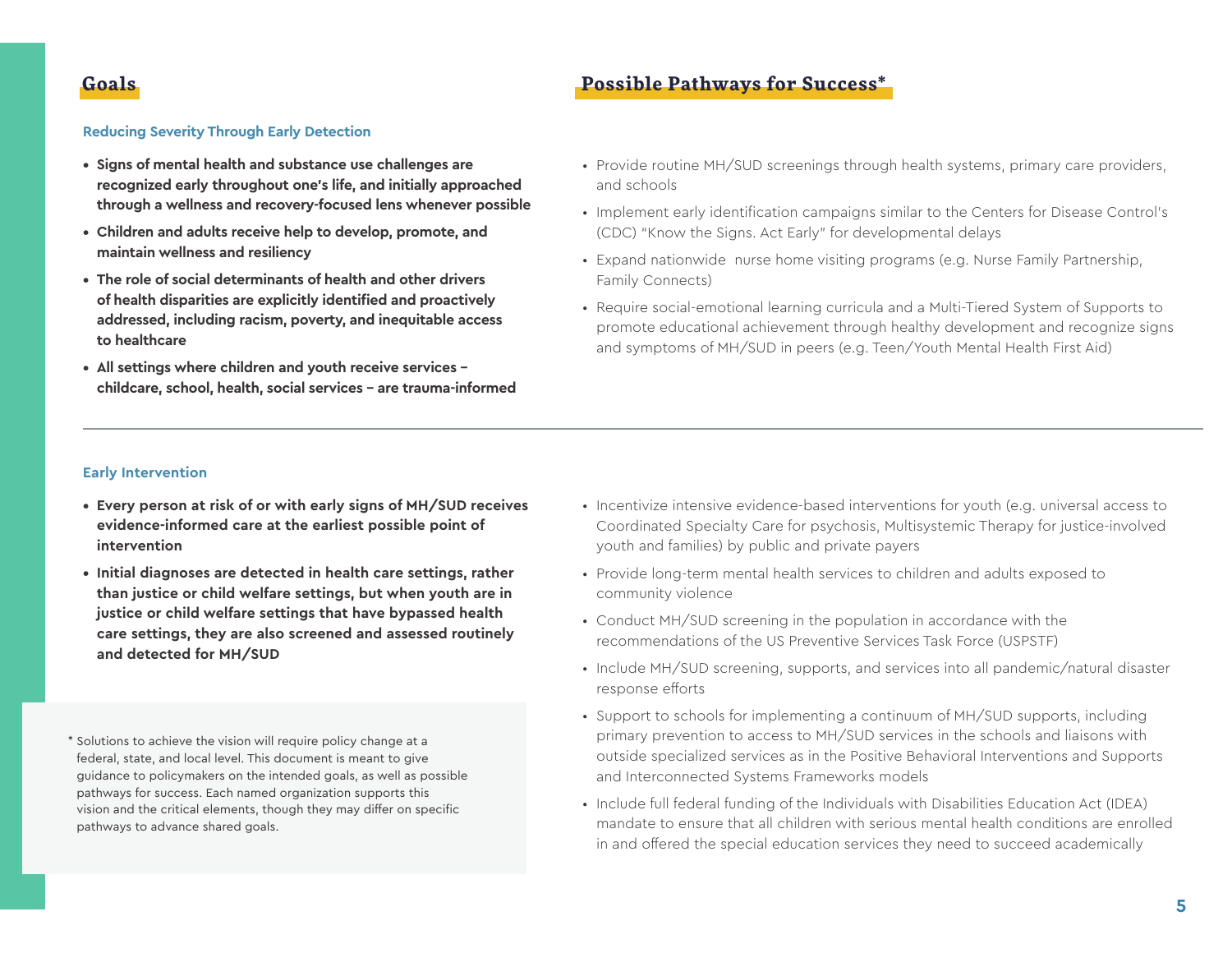# **Emergency and Crisis Response**

# Improve crisis response and suicide/overdose prevention.

Crises—from relapses to severe symptoms of paranoia or delusions to suicidal thinking to overdose—contribute to tragic outcomes. Crisis response and suicide/ overdose prevention are indispensable elements in helping people stabilize and get on a path of recovery. There is an explicit focus on removing people from prisons who don't belong and focusing on primary health (rather than public safety) to respond to crisis.

#### **Crisis Services**

- **• Crises are stabilized with effective and humane MH/SUD crisis response services integrated within health systems so co-morbid conditions are addressed and linked to ongoing community-based care to prevent future crises**
- **• Crisis planning and services facilitate patient choice and continuity of care**
- **• People receive services and supports that facilitate stable housing, benefits and continuity of care post-crisis**

# **Goals Possible Pathways for Success\***

- Incentivize crisis response lines and traumainformed 24/7 mobile crisis teams nationwide, including Crisis Now and the Certified Community Behavioral Health Clinic (CCBHC) model as defined in statute
- Integrate crisis response within 911
- Implement fully the 988 number and response that is driven by healthcare, not public safety
- Incentivize inpatient, crisis stabilization programs, sub-acute care and respite care
- Establish Medicaid state plan option to cover short-term acute care in specialized inpatient and residential settings including IMDs, while also improving transitions and access to outpatient treatment

### **Adverse Outcome Prevention**

- **• Suicide and overdose rates trend rapidly downward for all groups of people**
- **• Reduced rates of morbidity and mortality for people with co-occurring MH/SUD and chronic medical conditions**
- Implement federal incentives and systemic requirements for all hospital systems to achieve zero suicides, overdose; accrediting bodies e.g. URAC, JACHO will also require health systems to work on these issues.
- Provide incentives for increasing delivery of suicide-specific and overdose-specific therapies
- Explicitly address the co-morbid burden of diseases worsened by MH/SUD
- Provide universal access to proven, traumainformed treatments to reduce justice system involvement, including Multisystemic Therapy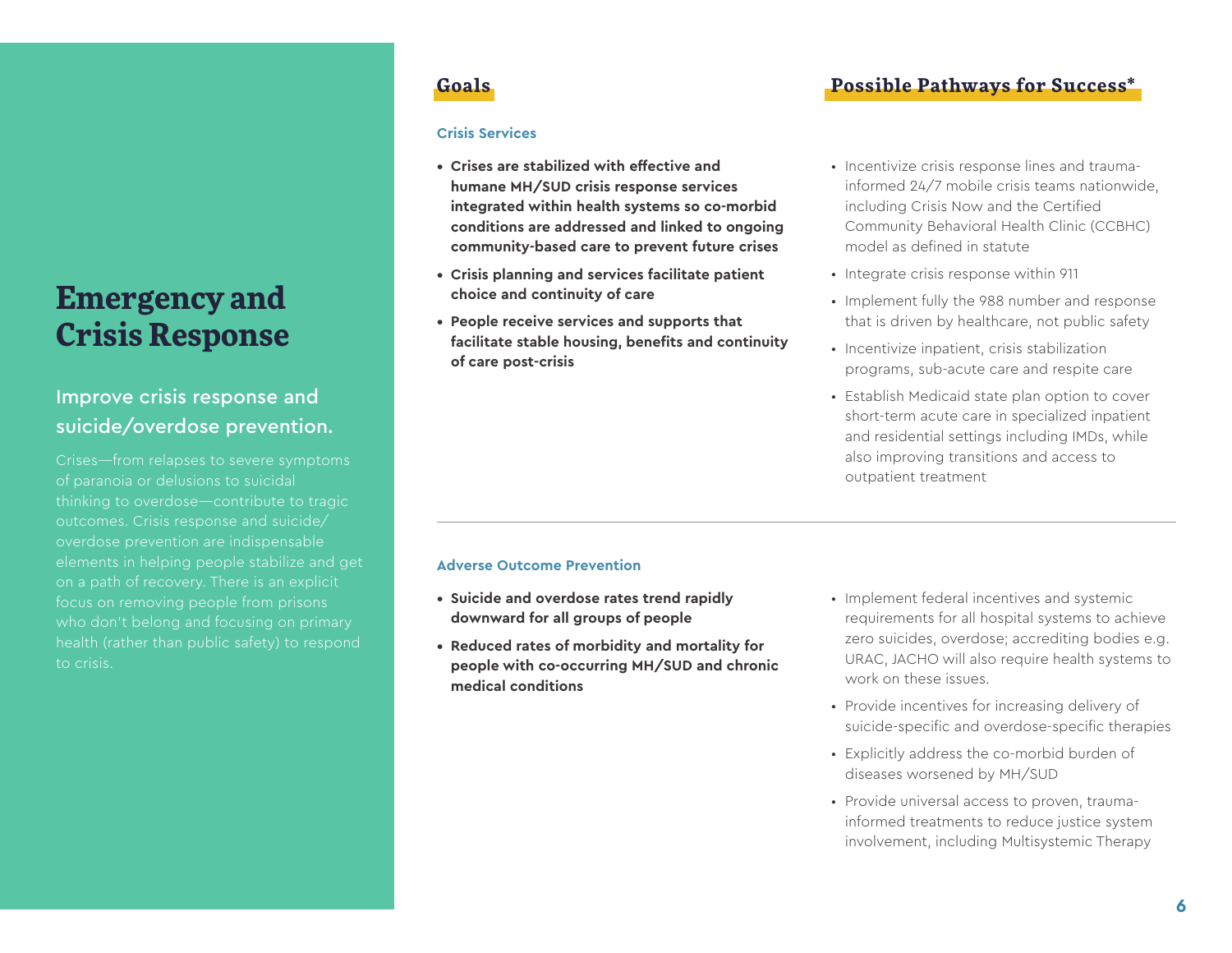#### **Criminal Justice System Diversion**

- **• People with MH/SUD-related crises are met with a health response (paramedics, social workers, peers), not a police response**
- **• End the incarceration of nonviolent offenders who have mental illnesses**
- **• Individuals whose main interaction with the criminal justice system is due to their mental illness and/or addiction are diverted to treatment instead of incarcerated**
- Create new pathways beyond law enforcement that respond to MH/SUD crisis and build a health response centered on social work / community paramedics/peers nationwide (e.g. Crisis Assistance Helping Out On The Streets [CAHOOTS], RIGHT Care) and ensure understanding of culture, race and trauma in emergency responses
- Remove individuals with MH/SUD conditions from local, state and federal justice systems
- Require law enforcement receiving federal funding to train officers in recognizing signs and symptoms of MH/SUD as well as de-escalation using models with all having specialized training (e.g. Crisis Intervention Team [CIT], Law Enforcement Assisted Diversion [LEAD], Mental Health First Aid [MHFA])
- Require local justice systems, including law enforcement, to develop comprehensive diversion plans with health systems and MH/SUD providers in their community
- Implement broad based diversion efforts across the continuum of sequential intercepts for people with MH/SUD to prevent arrest and incarceration so rates for people with MH/SUD are equal to other groups
- Increase funding necessary to provide a robust community response to prevent nonviolent individuals with serious mental illness from becoming incarcerated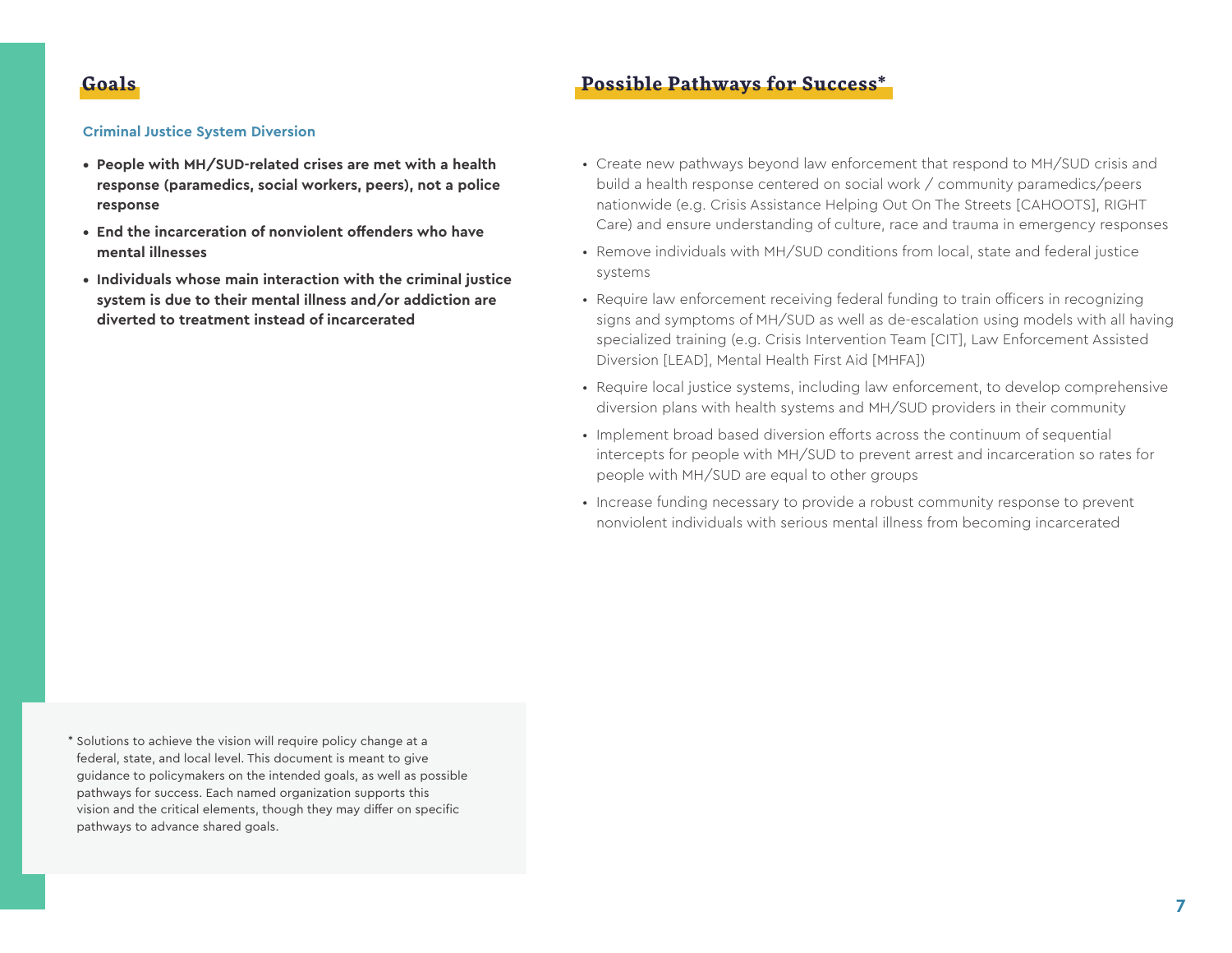# **Equity Decrease Inequity**

Address social/political constructs and historical systemic injustices, such as racism and discriminatory structures and policies, that disproportionately impact the mental health of people of color. Eliminate inequitable conditions for people with mental health and substance use conditions.

People with mental health and substance use conditions also experience poor rates of access to care and typically poor health and life outcomes. For people of color and other marginalized communities, access to care and outcomes are generally worse. Lack of representation of people of color in the workforce and access to culturally and linguistically competent care further contribute to disparities. Eliminating disparities, particularly through addressing social determinants of health and modifying law enforcement and justicedriven responses to MH/SUD needs, is a cornerstone of a transformed system.

- **• Mental health and substance use disorder services are included as an essential component of all anti-racism efforts**
- **• Mental health system policies and investments eliminate disproportionate adverse impacts on people of color and other underserved populations like lesbian, gay, bisexual, transgender and queer or questioning (LGBTQ ) persons**
- **• Reduce disparities in the prevalence of MH/SUD conditions and adverse health outcomes**
- **• Veterans, including veterans of color, have equitable access to and outcomes of care**
- **• Patient experience and cultural competence measures are implemented and reported by race, ethnicity, and language**
- **• People with mental health and substance use conditions experience culturally competent care**

# **Goals Possible Pathways for Success\***

- Include race, ethnicity, and language data collection in all MH/SUD programs with respect to people served, providers and outcomes, data on serious mental illness (SMI) collected in health programs such as jail, emergency medical services (EMS), emergency room (ER) and hospital use
- Develop screening, caregiver, and treatment programs that are responsive and have humility about culture and race
- Include training to reduce health disparities, including anti-racist and anti-discrimination curricula
- Address adverse childhood experiences (ACEs) and other social determinants in childhood, with an explicit focus on racism and discrimination to reduce disparities in the prevalence of MH/SUD conditions and adverse health outcomes
- Ensure health equity by enforcing all standards across race, ethnicity, income, gender identity, sexual orientation, and other factors known to correlate with health disparities
- Provide access to community-based mental health clinicians who are appropriately trained to work with service members and veterans, with Department of Defense (DoD) and the Department of Veterans Affairs (VA), respectively, as the coordinators of care
- Acknowledge and address the history of racism in the establishment and delivery of mental health systems through policies and investments that eliminate the disproportionate impact on people of color
- Ensure that veteran status is tracked across all health settings (not just the VA, as most veterans receive care outside the VA) and that veterans and their families achieve equitable access to and outcomes of care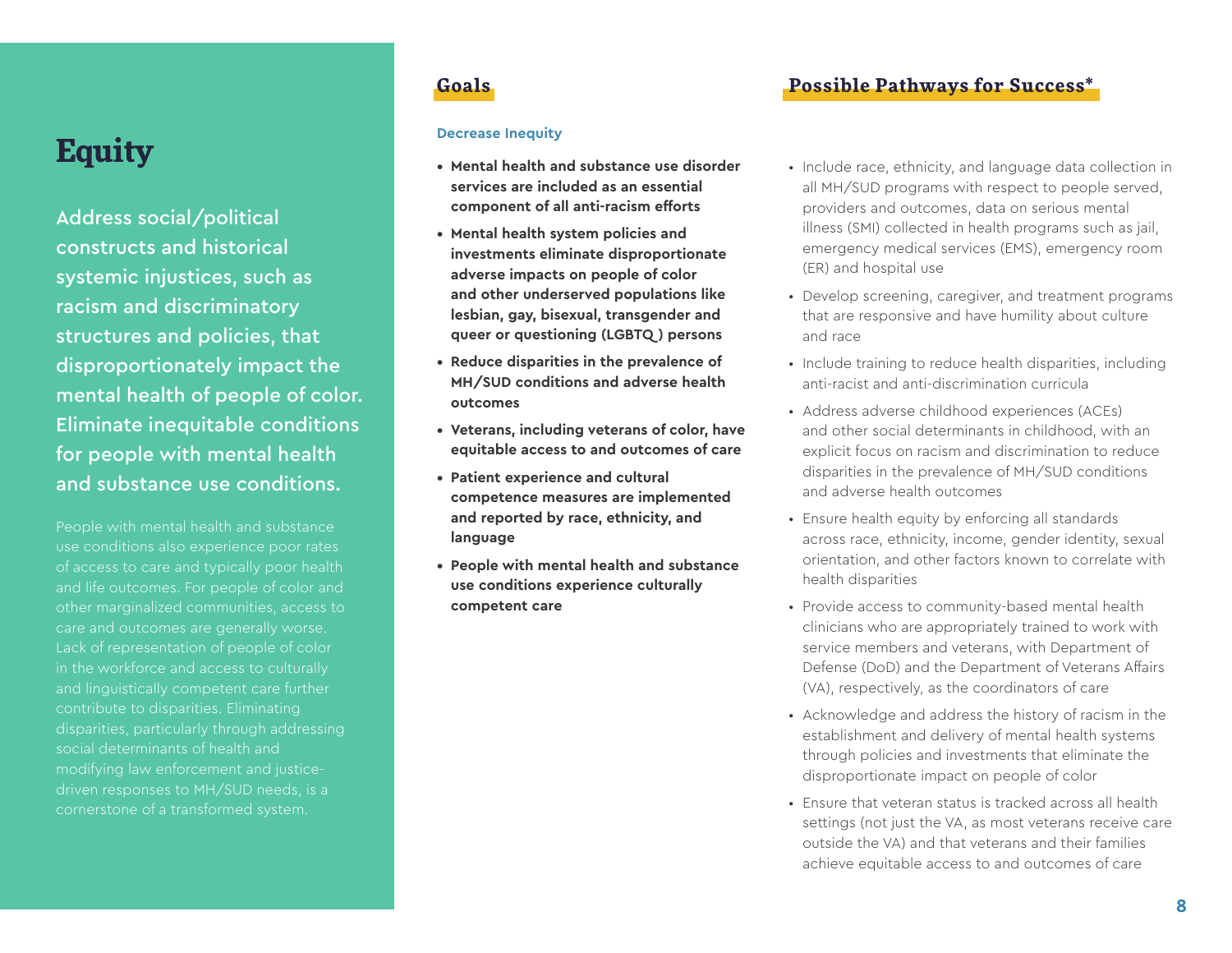#### **Care in Custody and Reentry**

- **• People with MH/SUD conditions are not disproportionately involved in the justice system**
- **• People who are justice-involved receive screening and treatment for MH/SUD**
- Provide federal incentives for criminal justice employee education and training to recognize MH and SUD signs and direct facilities to exercise periodic screenings of all inmates for mental health and substance use disorders from custody to reentry
- Apply federal standards for constitutional health care to treatment of MH/SUD for incarcerated persons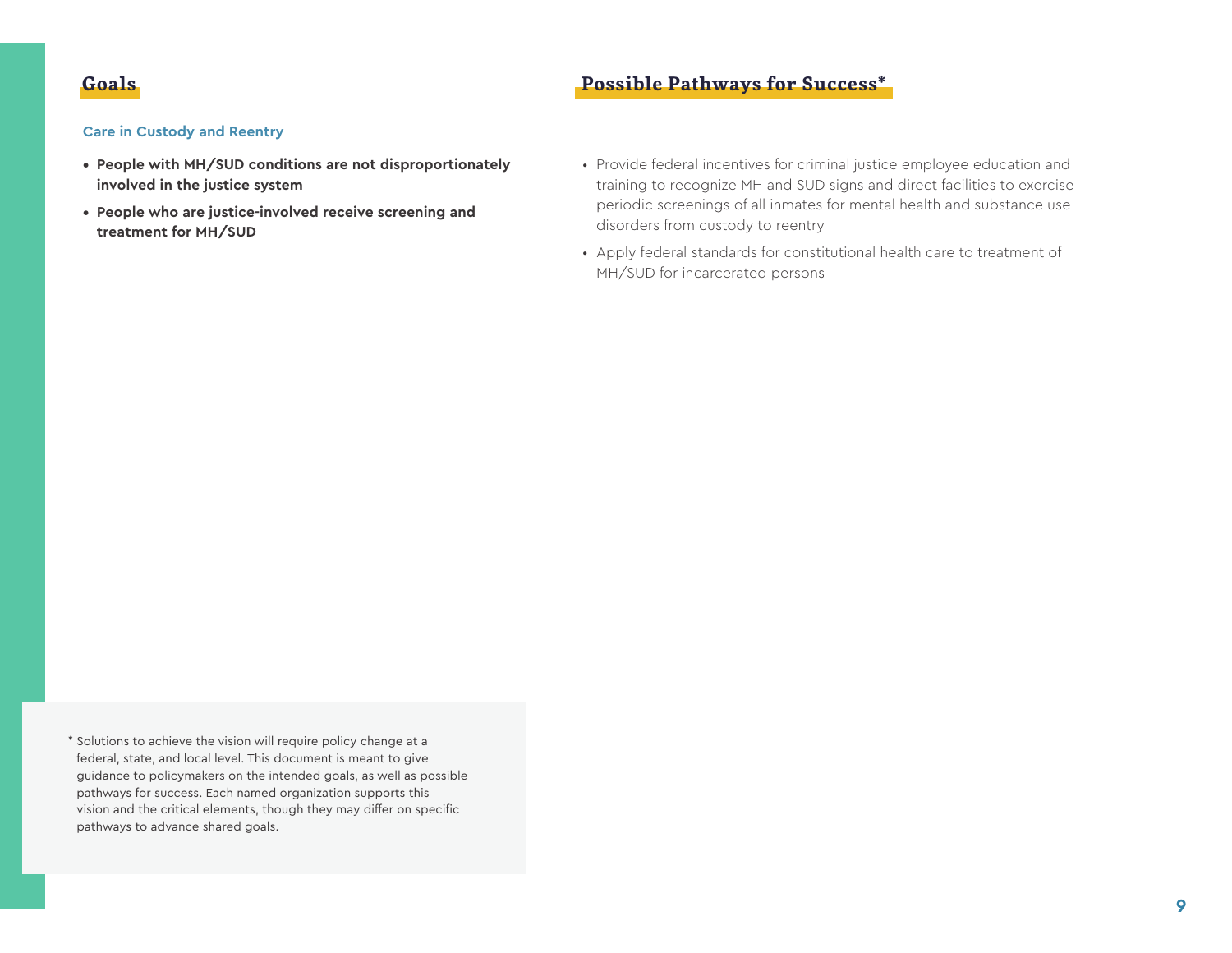# **Integration**

Improve access to services and quality of care by integrating physical health, mental health, and substance use services.

Integrating mental health and substance use care with other health services is fundamental to shifting from siloed, marginalized services to holistic care for the whole person. Care integration not only facilitates better and earlier care, it reduces stigma and decreases barriers to accessing care early, effectively, and efficiently. In addition, integrating care with research across health systems and universities enables continuous improvement of outcomes.

### **Enhance the integration of care**

- **• People of all ages receive MH/SUD screening and services that are wellintegrated into primary care and primary care screening and services that are wellintegrated into specialty MH/SUD care**
- **• Mental health and addiction services are readily available in primary care**
- **• People receive effective treatment for cooccurring MH/SUD conditions**
- **• People with co-occurring MH/SUD and chronic health conditions, including chronic pain, receive effective, multidisciplinary team-based treatment**

# **Goals Possible Pathways for Success\***

#### **Structure**

- Align regulations and facilitate seamless data and information exchange and integration between MH/ SUD providers, the medical system, and research institutions
- Ensure universal access in pediatric settings to child psychiatry access programs (CPAP)

### **Financing**

- Forbid same-day billing restrictions in Medicaid programs
- Universal access to and increased payment for Collaborative Care Model billing codes, including technical support to practices
- Fund and scale financial mechanisms like those in the CCBHC model for specialty mental health centers
- Pursue non-fee-for-service payment models that support integrated care
- Ensure coverage of Evidence Based Assessment to facilitate differential diagnosis, treatment planning and progress monitoring
- Fund agencies such as the National Institute of Mental Health (NIMH), the National Institute on Drug Abuse (NIDA), and the Substance Abuse and Mental Health Services Administration (SAMHSA) to support research integrated among MH/SUD providers and universities nationwide
- Expand the use of Home and Community Based Services (HCBS) waivers and other financing mechanisms to support community-based services that promote independent living for all people with serious mental health conditions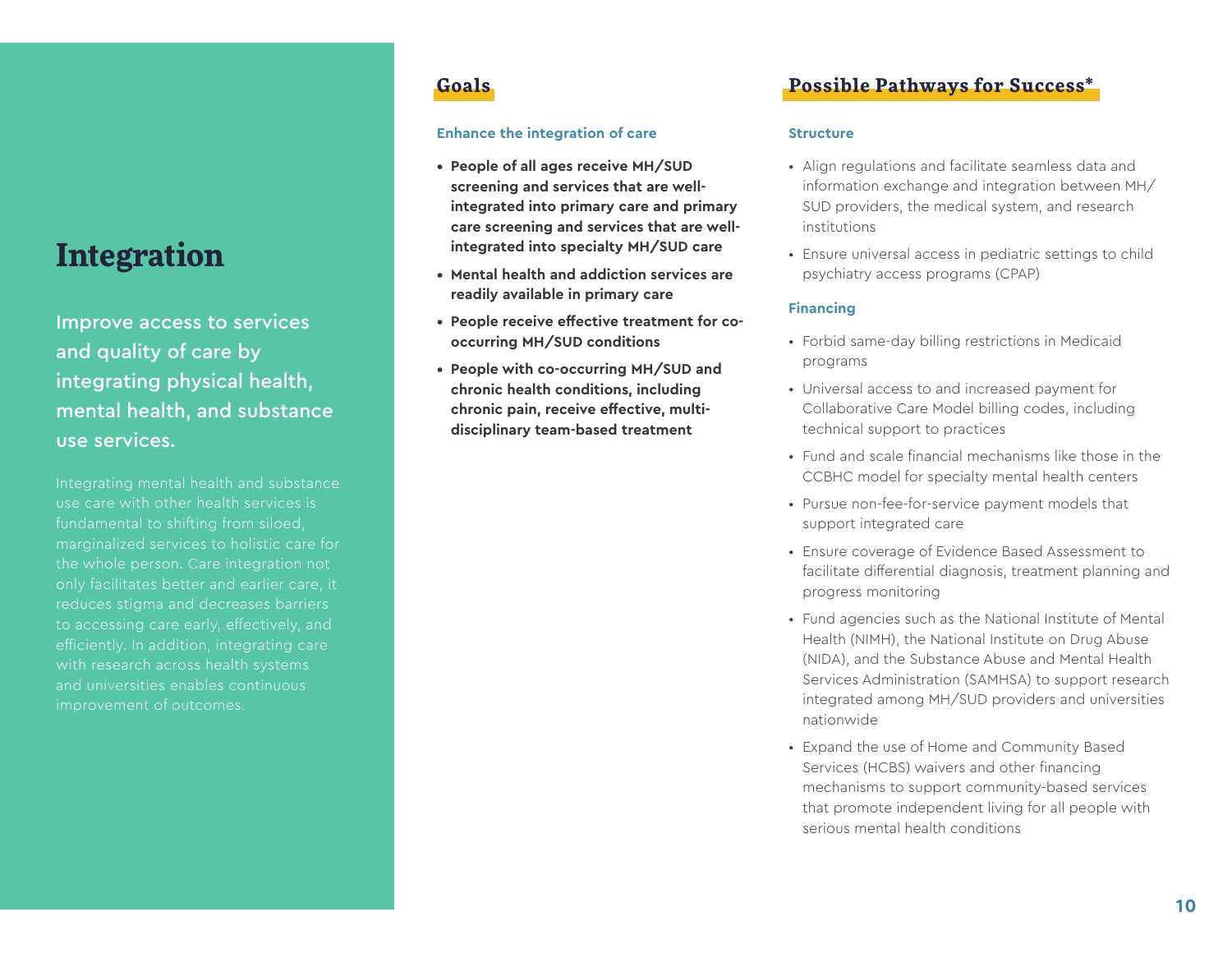### **Training**

- Increase funding for Project ECHO ((Extension for Community Healthcare Outcomes), child psychiatry access programs, and other programs to train physicians on mental health and substance use
- Integrate screening and measurement-based care training for primary care professionals into the Heath Resources and Services Administration (HRSA) primary care training grants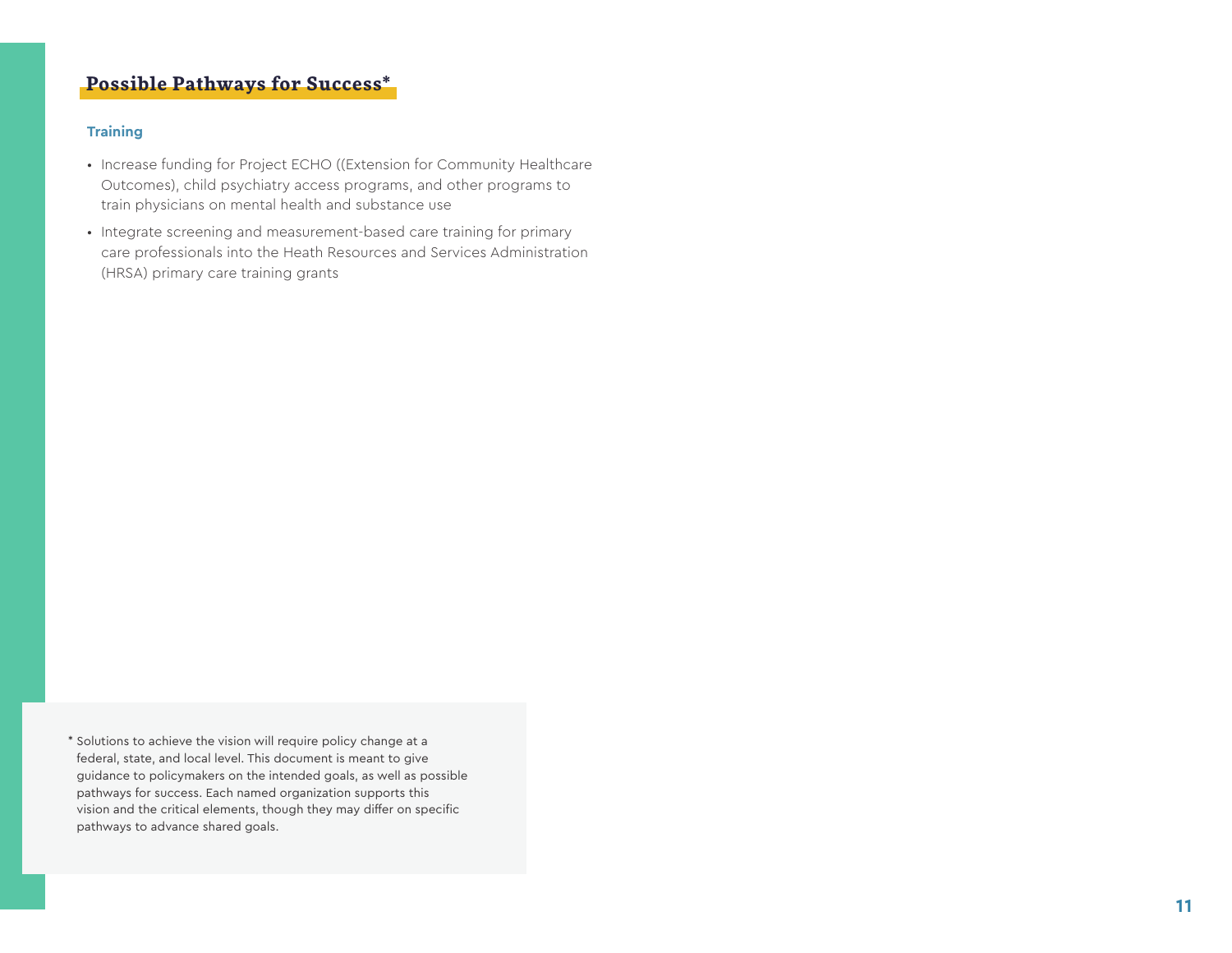# **Parity**

# Ensure fair and equivalent coverage for mental health and substance use disorders.

Coverage and funding drives health system behavior, so it is crucial to break down the treatment limitations, barriers and inequities that continue to marginalize mental health and substance use services. Striking down these systemic impediments is essential to realizing the intent of the Mental Health Parity and Addiction Equity Act (MHPAEA) and state mental health parity laws.

### **Parity Coverage and Payment**

- **• Every health plan provides parity mental health and substance use coverage on par with medical/surgical and enforces those standards**
- **• MH/SUD providers, including the peer workforce, are paid on par with comparable health care providers**

# **Goals Possible Pathways for Success\***

- Enact federal telehealth parity law that prohibits any discrimination against telehealth and mandates equal reimbursement; include access to audio-only care as an option given inequitable access to broadband
- Require all health plan medical necessity determinations to be fully consistent with generally accepted standards of care for MH/ SUD
- Apply MHPAEA to all current and future public and private payers (including Medicare, Medicaid Fee-for-Service, TRICARE and Indian Health Services)
- Increase funding for parity enforcement of Employee Retirement Income Security Act (ERISA) plans by the US Department of Labor
- Ensure that state and federal regulators and lawmakers are requiring compliance with MHPAEA and requiring transparency by health plans about benefit design and application
- Eliminate all restrictions on SUD care, including limitations on providers prescribing medicationassisted treatment (MAT) and telehealth restrictions limiting access for people with SUD
- Monitor and enforce standards to eliminate nonquantitative treatment limitations (NQTLs)
- Eliminate caps that government payers e.g. Medicare, place on mental health e.g. eliminating lifetime 190-day limit on Medicare coverage for services in free-standing psychiatric hospitals and improve network performance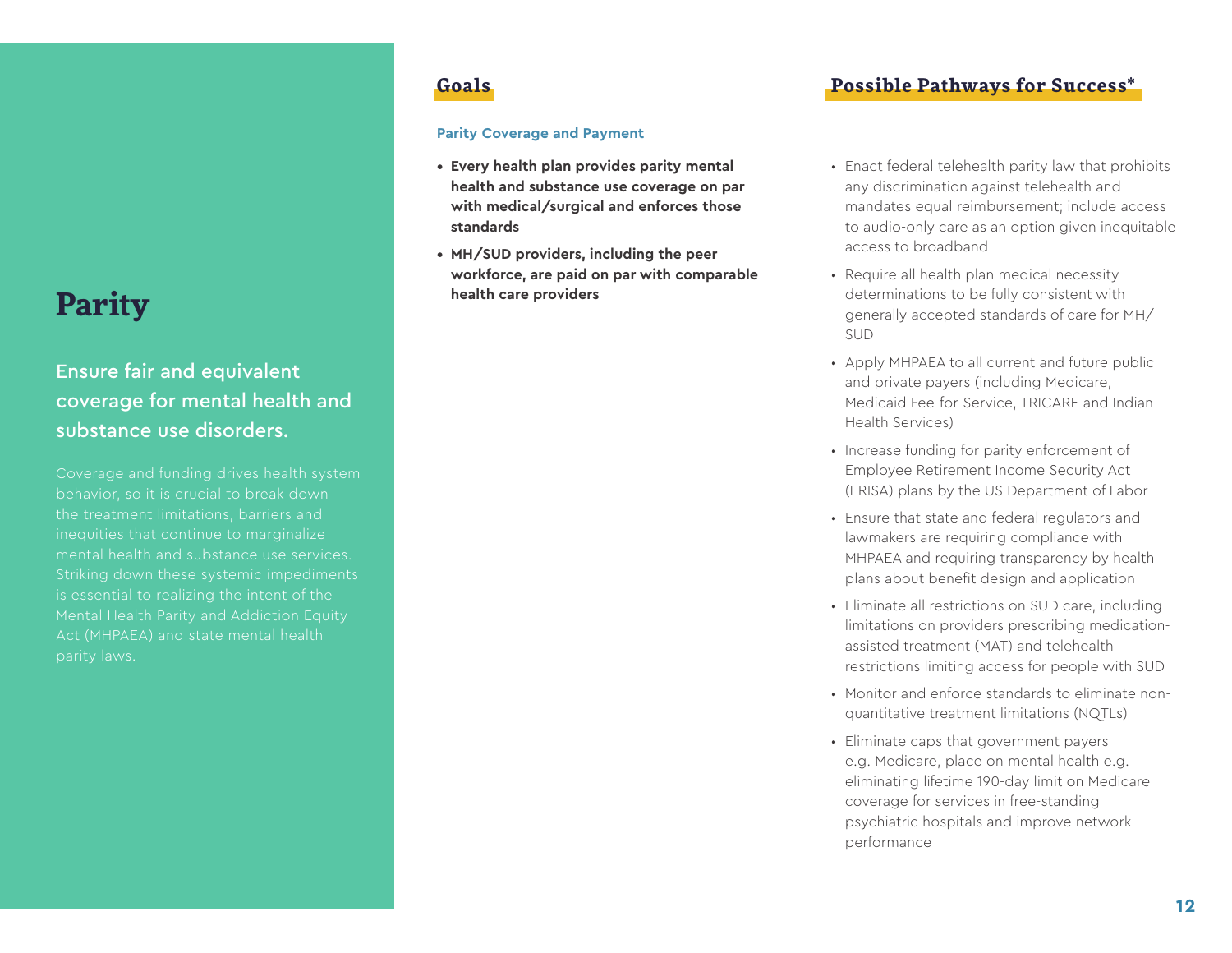#### **Coverage Expansion**

- **• All people with mental health and substance use conditions are covered for care**
- **• All quantitative and non-quantitative limitations to care are eliminated**
- Address policies that may limit coverage like the Medicaid inmate exclusion prohibiting Medicaid coverage in jails and prisons
- Create special Medicaid eligibility coverage for young people with early psychosis and youth involved in the juvenile justice system
- Preserve Medicaid expansion and patient protections in the Affordable Care Act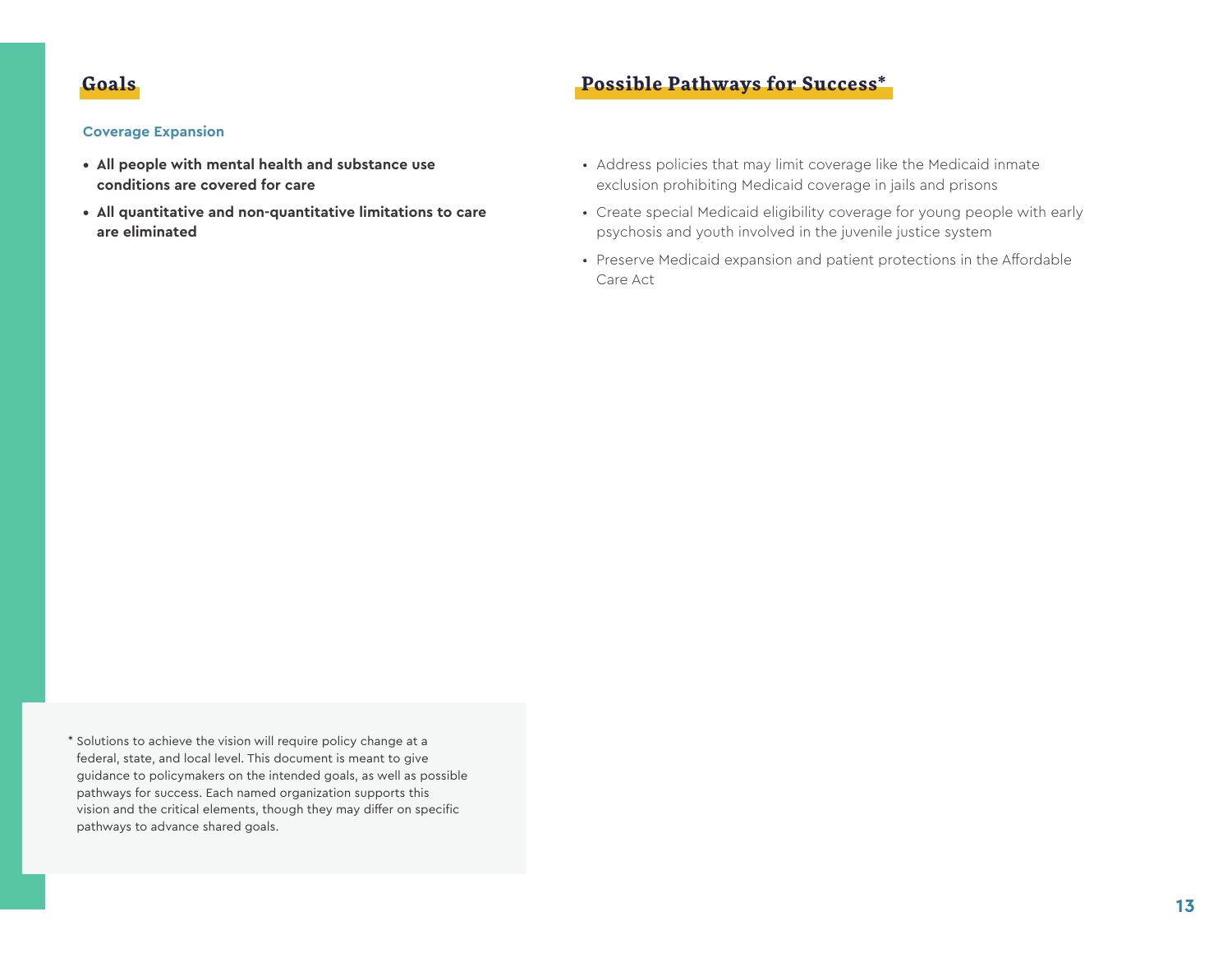# **Standards**

Hold systems accountable to evidence-based standards of care that improve outcomes and quality of life.

To improve health outcomes and quality of life for people with mental health and substance use conditions, it is necessary to establish and hold systems accountable to implementing standards of quality care and to adopting payment models that support the cost of providing effective, integrated care.

### **Standards of Care**

- **• People in all settings receive quality care based on well-established standards of care**
- **• Measurement-based care for MH/SUD conditions is universally adopted, including universal screening and detection and repeated measures with reliable tools for all people in care**
- **• People routinely access a continuum of innovative, evidence-based interventions and technologies**
- **• Access to newer and effective medications should not be limited or denied solely because of cost without regard to efficacy**
- **• Individuals with opioid use disorders (OUD) routinely access Food and Drug Administration (FDA) approved medication for OUD and other substance use disorders as a first line treatment in all medical and MH/SUD settings**
- **• People can compare health plans and mental health facilities and programs through public reports on meaningful MH/ SUD quality measures**
- **• Trauma-informed early intervention, symptom remission, and recovery are all central tenets of MH/SUD services and require reporting on these factors**
- **• Custodial care services for all age groups are offered only as a last resort and in least restrictive environments possible**
- **• Outcomes consistently improve over time through implementation of evidence-based models**

# **Goals Possible Pathways for Success\***

### **Structure**

- Develop and frequently update evidence-based standards of care developed by clinical specialty organizations that do not service managed care organizations (MCOs) as primary clients for MH/SUD
- Extend measurement-based care requirements to primary care (see URAC requirements, extend current Joint Commission requirements)
- Implement quality measures to reduce disparities, improve outcomes, and improve MH/SUD experience of care and transitions in care
- Remove barriers to filling gaps in continuum of care, such as sub-acute care and alternatives to hospitalization
- Fund and scale the CCBHC model nationwide, which incorporates core federal standards reflective of the vision outlined here

### **Financing**

- Ensure that Collaborative Care reimbursement rates are adequate to support universal access to measurement-based care
- Require Medicaid, Medicare, TRICARE and the Indian Health Service (IHS) to reimburse for FDA-cleared and regulated prescription digital therapeutics
- Incentivize evidence-based interventions for severe MH/SUD and co-occurring disorder treatment
- Promote measurement-based care and value-based financing
- Eliminate the use of "fail first" policies for medication therapies

### **Training**

• Incentivize training in trauma-informed, recovery-focused, evidence-based interventions and technologies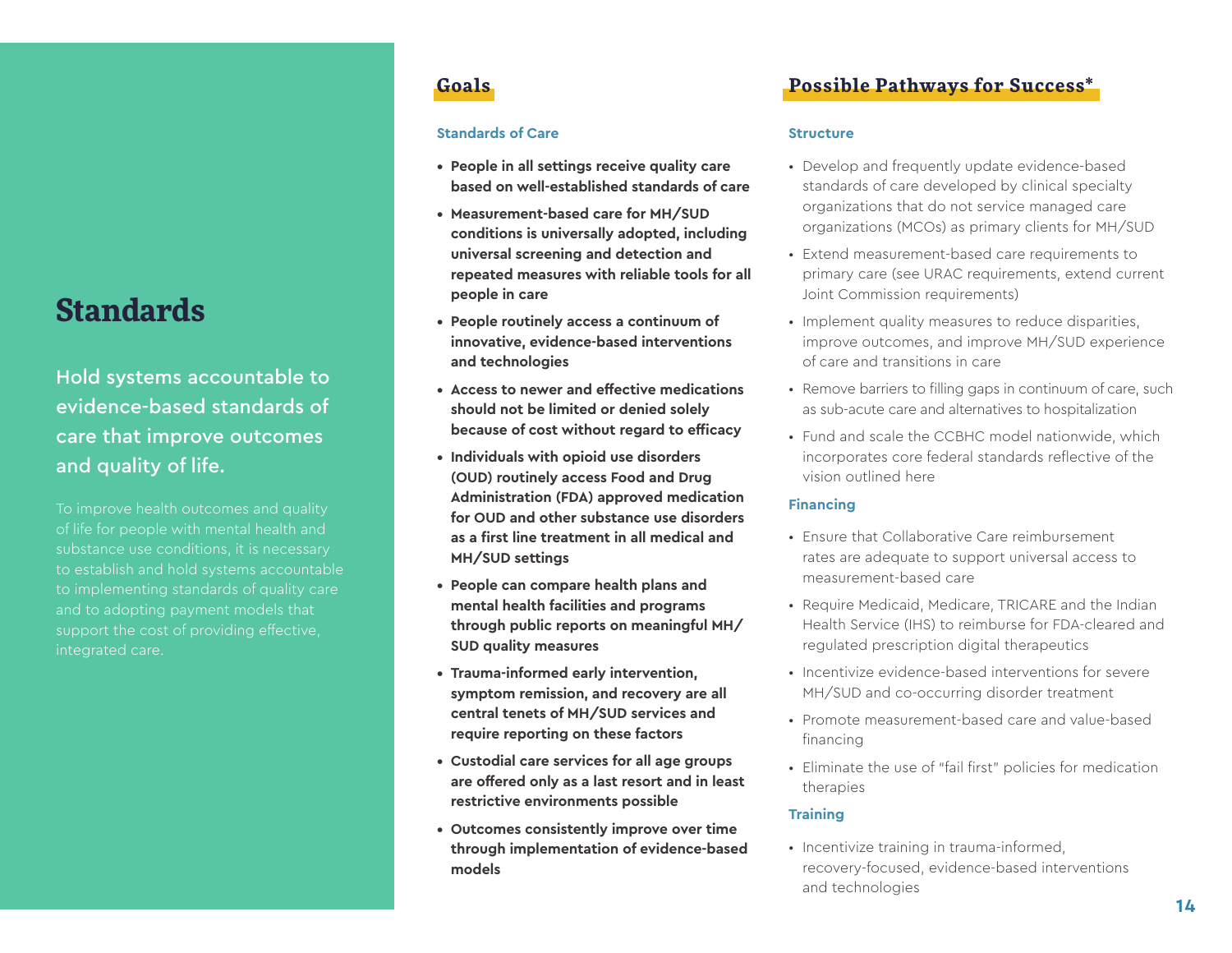#### **Caregiver Supports**

- **• All caregivers receive information, support and system navigation to help successfully care for someone with mental health and/or substance use disorder**
- **• Barriers to the involvement of culturally-defined family and caregivers in the care of children and family members are eliminated**
- Develop a robust nationwide caregiver support and navigation system similar to those available for seniors and people with developmental disabilities
- Create financial mechanisms to pay for caregivers for taking care of their family in home-based settings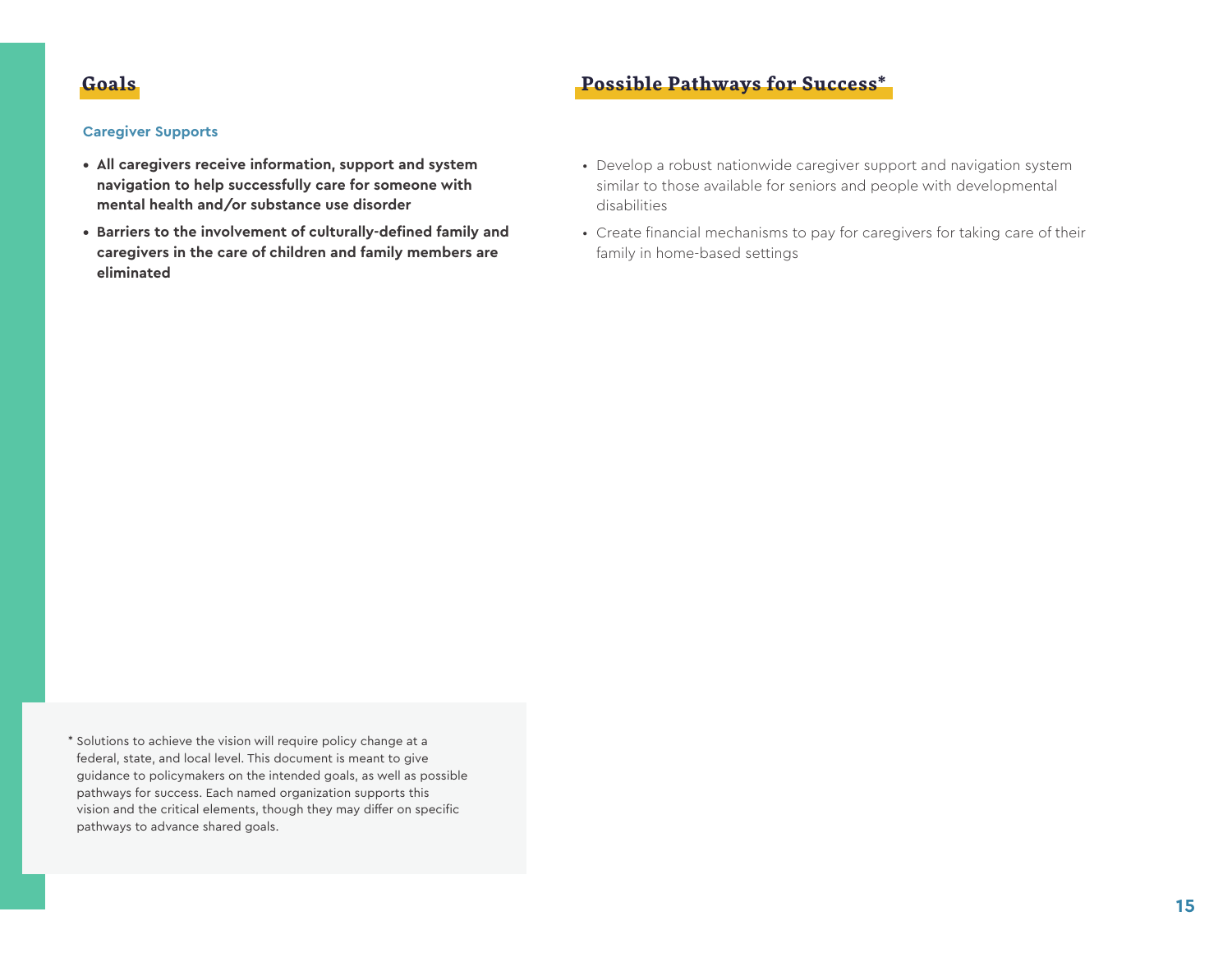# **Workforce**

Increase the number and diversity of mental health and substance use disorder providers.

To meet growing demand, the mental health delivery system of the future must expand the professional workforce as well as leverage community skills and can ensure that those with greatest need have access to skilled clinicians while creating support in the community for those with less intensive needs.

### **Workforce Capacity**

- **• The MH/SUD workforce is diverse and has the capacity to quickly, effectively, and sensitively meet the needs of our communities**
- **• Access to peer supports and communitybased care, including free support groups**
- **• Inclusion of licensed mental health and addiction clinicians in insurance networks equal to other licensed health professionals in medical/surgical networks**
- **• Mental health and substance use professionals collaborate broadly on interprofessional teams**
- **• People with mental health and/or substance use disorder are universally provided telehealth, including audio-only, options for care**

# **Goals Possible Pathways for Success\***

#### **Structure**

- Remove telehealth barriers to practicing across state lines (licensing) where necessary for continuity of care – i.e., existing patients are receiving care across state lines due to COVID-19 or are changing locations (returning from/to college, moving to a new state)
- Include telehealth and tele-behavioral health as options to build and optimally deploy the available workforce in areas lacking providers
- Ensure that telehealth and tele-behavioral health are reimbursed in both audio-only and audio-visual forms
- Telehealth and tele-behavioral health should be universally provided as a care option on par with inperson care and available through audio and audiovisual means to maximize access to care
- Enact federal telehealth parity law that guarantees access by removing geographic restrictions and allowing patients to be seen in their home for mental health treatment and mandates equal reimbursement to in-person care; include access to audio-only care as an option when broadband, age, or ability considerations dictate

### **Financing**

- Require all payers to reimburse for certified peer support specialists and community health workers (to address health disparities in access)
- Institute incentives to recruit a diverse mental health and substance use disorder workforce
- Establish cost-related payment rates that enable clinics to recruit, hire, and train staff according to the diversity, equity, and inclusion needs of clients served
- Repair core rate deficiencies, which are parity violations, and which drive licensed behavioral health clinicians out of insurance-based care